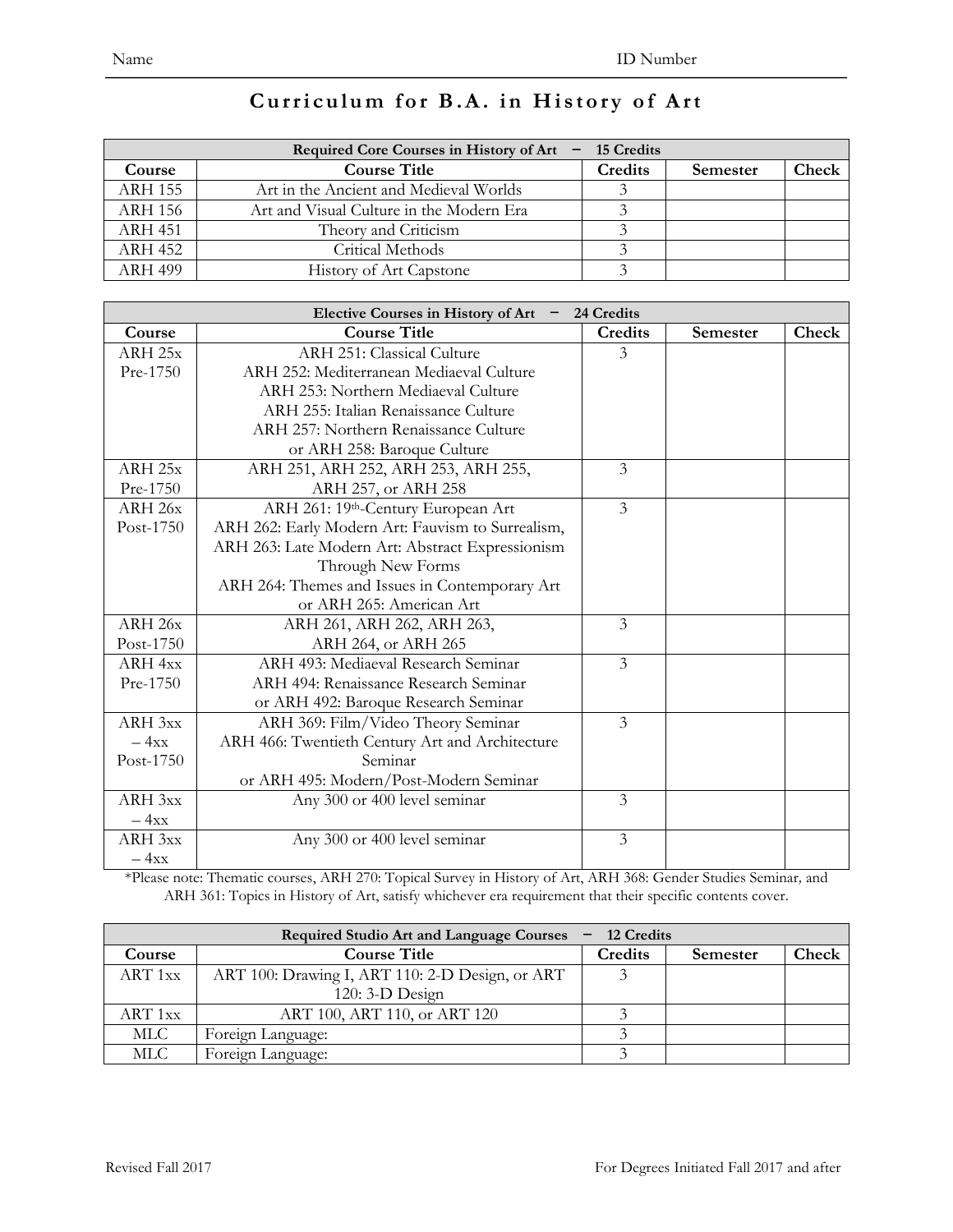| Science – 7-8 Credits (minimum of one lab science) |     |                     |         |          |       |
|----------------------------------------------------|-----|---------------------|---------|----------|-------|
| Course                                             | .ab | <b>Course Title</b> | Credits | Semester | Check |
|                                                    |     |                     |         |          |       |
|                                                    |     |                     |         |          |       |

### **General Education Requirements**

| Mathematics - 6 Credits |                     |         |                 |       |
|-------------------------|---------------------|---------|-----------------|-------|
| Course                  | <b>Course Title</b> | Credits | <b>Semester</b> | Check |
|                         |                     |         |                 |       |
|                         |                     |         |                 |       |

| Human Values and Social Contexts – 18 Credits |                    |                                          |         |                 |       |
|-----------------------------------------------|--------------------|------------------------------------------|---------|-----------------|-------|
| Course                                        | Type               | <b>Course Title</b>                      | Credits | <b>Semester</b> | Check |
| <b>ARH 155</b>                                |                    | Art in the Ancient and Medieval Worlds   |         |                 |       |
| <b>ARH 156</b>                                | $\mathbf{\hat{z}}$ | Art and Visual Culture in the Modern Era |         |                 |       |
|                                               | ⌒                  |                                          |         |                 |       |
|                                               |                    |                                          |         |                 |       |
|                                               |                    |                                          |         |                 |       |
|                                               |                    |                                          |         |                 |       |

1 – Western Cultural Traditions 2 – Soc. Context & Institutions 3 – Cultural Diversity & Int. Perspective

4 – Population & Environment 5 – Art & Creative Expression

| Ethics $-3$ Credits |                     |         |                 |       |
|---------------------|---------------------|---------|-----------------|-------|
| Course              | <b>Course Title</b> | Credits | <b>Semester</b> | Check |
|                     |                     |         |                 |       |

| Writing Competency – 9 Credits |                      |                |          |              |
|--------------------------------|----------------------|----------------|----------|--------------|
| <b>Course</b>                  | <b>Course Title</b>  | <b>Credits</b> | Semester | <b>Check</b> |
| <b>ENG 101</b>                 | English Composition  |                |          |              |
| ARH 451                        | Theory and Criticism |                |          |              |
| ARH 452                        | Critical Methods     |                |          |              |

| Capstone Experience – 3 Credits |                         |                |          |       |
|---------------------------------|-------------------------|----------------|----------|-------|
| Course                          | <b>Course Title</b>     | <b>Credits</b> | Semester | Check |
| ARH 499                         | History of Art Capstone |                |          |       |

# **B.A. / College Requirements**

| Completion of a Minor, a Second Major, or a Second Degree |         |            |       |  |
|-----------------------------------------------------------|---------|------------|-------|--|
| Minor, Second Major, or Second Degree                     | Credits | Completion | Check |  |
|                                                           |         | Semester   |       |  |
|                                                           |         |            |       |  |